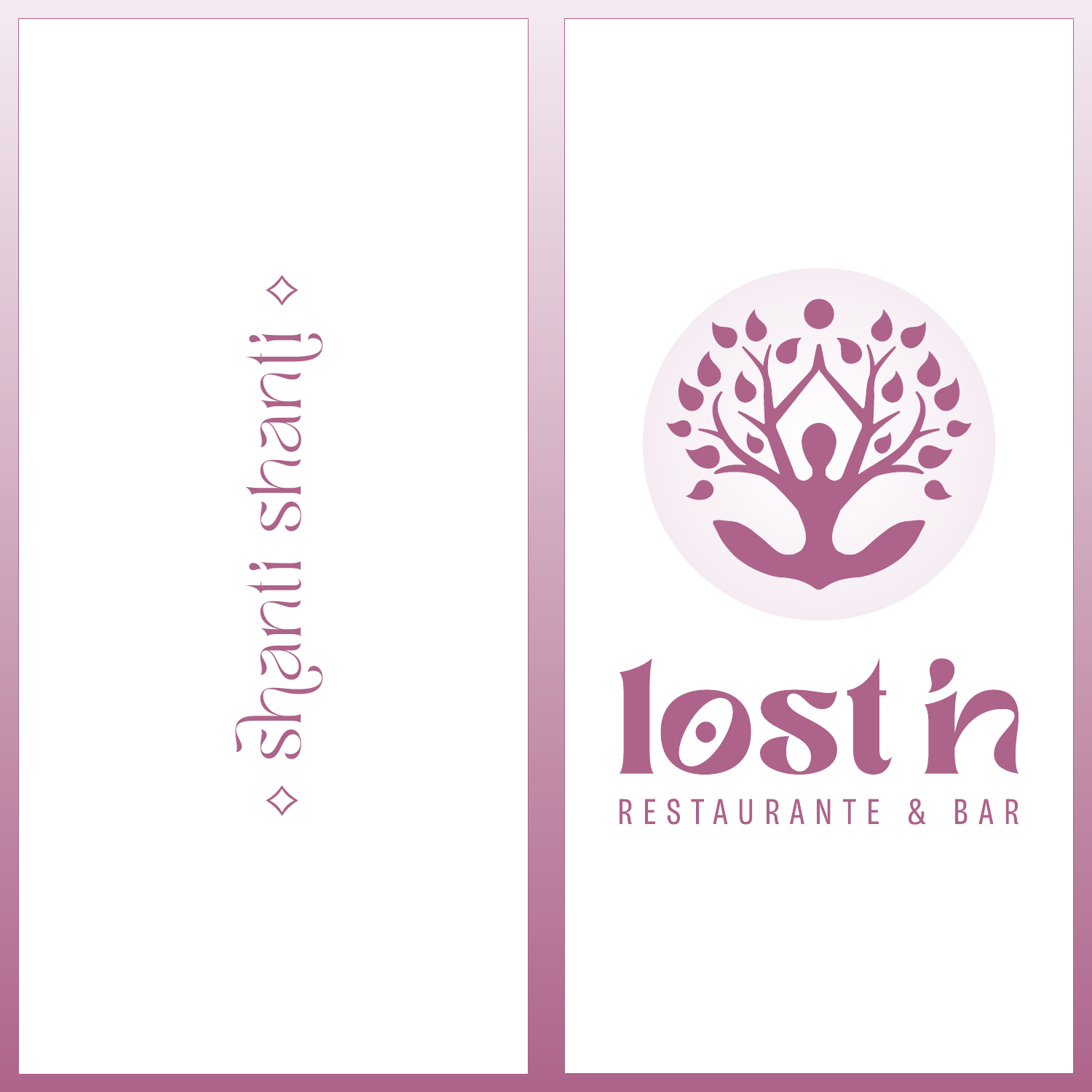# · WELCOME TO LOST IN ·

*Get carried away by the tranquility of our oasis and relax in good company.*

*Our menu takes you on a gastronomic journey through the different flavors of Lisbon, a city that thrives on the fusion of cultures that are both far and so close.*

*We offer some of the classics of international cuisine, fused with the best of Portuguese Tradition, rich in flavors, spices and sensations.*

*LOSE YOURSELF AT LOST IN…*

# · STARTERS ·

| <b>Couvert</b><br>SPICE BUTTER   ORGANIC OLIVE OIL   OLIVES   SELECTION OF HOMEMADE BREAD                    | 3E / PAX |
|--------------------------------------------------------------------------------------------------------------|----------|
| <b>Country Chicken Wings (2)</b><br>GOCHUJANG   KOREAN BBQ   LEMON   CORIANDER   CRISPY ONION   SESAME SEEDS | 7.70€    |
| (V)<br>Homemade Vegetable Samosas (%)<br>CURRY   MINT DAHI   TAMARIND CHUTNEY   FRESH HERBS                  | 7.5E     |
| A Brás Cod Egg Roll<br>BLACK OLIVES   ORANGE AND CHILLY CHUTNEY   PARSLEY                                    | 8.2E     |
| <b>Crispy Cuttlefish</b><br>AZORES CHEESE EMULSION   CELERY, POTATO AND APPLE SALAD   AVOCADO   WALNUTS      | 9.5E     |
| Quinoa Poke<br>TUNA   PONZU   SAFFRON   FRESH HERBS   AVOCADO   CASHEW   EDAMAME                             | 9.5E     |
| Goan Sorpotel (b)<br>PINEAPPLE CHUTNEY   CHILLY PAPADUM   GREEN APPLE   BEETROOT                             | 7€       |
| Our Pho (<br>SAUSAGE CRUMBLE   RICE NOODLES   SEAWEED   SMOKED VEAL   HERBS   CHILI PEPPER                   | 12E      |
| <b>Slow Cooked Ribs</b><br>SAIGON SAUCE   CREME FRAICHE   FRESH CORIANDER   TOASTED SESAME                   | 9€       |

## · SALADS ·

| <b>Confit Duck Salad</b><br>DUCK   CUCUMBER   SESAME   DATE   SPINACH   ORANGE AND HONEY VINAIGRETTE      | $10.5$ <del>0</del> |
|-----------------------------------------------------------------------------------------------------------|---------------------|
| Quinoa Salad<br>CASHEW   GARAM MASSALA   QUINOA   TUNA   FRESH HERBS   MUSTARD VINAIGRETTE                | 9.5f                |
| <b>Chicken Salad</b><br>CELERY   GREEN APPLE   WALNUTS   CHICKEN   LIME MAYONNAISE   WATERCRESS   SPINACH | 9€.                 |

## · FISH ·

| <b>Salted Codfish in Teryakki</b><br>HUMMUS   BIMIS   CONFIT CABBAGE   ORANGE, HONEY & OLIVE OIL          | 16£   |
|-----------------------------------------------------------------------------------------------------------|-------|
| <b>Curry Grilled Fish</b> (2)<br>PULAU RICE   CURRY SAUCE   COCONUT   FRESH HERBS                         | 17€.  |
| <b>Shrimp Brazilian Moqueca</b><br>BANANA   COCONUT RICE   SARDINE MANIOC   FRESH CORIANDER               | 15.6  |
| Azorean Tuna Tataki (2)<br>SWEET POTATO MOUSSE   KIMCHI   PONZU   WASABI   DYNAMITES LEAFS   CRISPY ONION | 16.5f |

PASS: lostin

 $\circledcirc$  vegetarian  $\circledcirc$  mild hot  $\circledcirc$  hot

· MEATS ·

| Tandoori Chicken (2)<br>COCONUT RICE   TIKKA MASALA SAUCE   VEGETABLES                              | 14.6            |
|-----------------------------------------------------------------------------------------------------|-----------------|
| Pork Belly in Vindaloo (<br>PEA PUREE   WASABI   VEGETABLES   FRESH HERBS   SLOW ROASTED PORK SAUCE | 16f             |
| <b>Braised Veal Cheek</b><br>KOREAN BBQ   WAL BEAN PUREE   ROSEMARY   MUSHROOM   DYNAMITES   MIRIN  | 17.8 $\epsilon$ |
| <b>Glazed Duck and Rice</b><br>HOISIN   ORANGE   HONEY   OVEN RICE   SAUSAGES   FRESH HERBS         | 17 <sub>f</sub> |

# · VEGETARIANS ·

| <b>Papardelle Potatoes</b><br>WAFU SAUCE   MUSHROOM   OLD CHEESE   EDAMAME   TOASTED HAZELNUT           | 14 $\epsilon$ |
|---------------------------------------------------------------------------------------------------------|---------------|
| Fresh Tofu Curry (8)<br>TERIYAKI MARINATED TOFU   SAUTÉED VEGETABLES   CURRY   PULAU RICE   FRESH HERBS | 13.5f         |
| <b>Bean Chilli</b> (80 (2)<br>CUMIN   STEWED BEANS   CHILLIS   COCONUT RICE   LIME                      | 13€.          |

# · IN HOMEMADE BREAD ·

| Falafel Burger (2)<br>RAITA SAUCE   TOMATO RELISH   LETTUCE   SPINACH   TABOULEH                             | 9€    |
|--------------------------------------------------------------------------------------------------------------|-------|
| Tuna Tataki (<br>GREEN CURRY   CRISPY ONION   LETTUCE   SPINACH   ONION JAM                                  | 10.5E |
| <b>Rump Steak</b><br>CHIMICHURRI   HOMEMADE PICKLE   MUSTARD   ARUGULA   AZOREAN CHEESE   SUN DRIED TOMATOES | 13E   |
| Side Dish: Green Salad and Roasted Potato Edge                                                               |       |

## · SIDE DISHES ·

| <b>Roasted Potato Wedges</b><br>HERBS   CURRY HOMEMADE KETCHUP   | 4€.  |
|------------------------------------------------------------------|------|
| Green Salad<br>LETTUCE SELECTION   HONEY AND MUSTARD VINAIGRETTE | 3.5f |
| Our Rice of the Day                                              | 3f   |

## · DESSERTS ·

| Chocolate Mousse 70% Origin São Tomé<br>MINT ICE CREAM   ORGANIC OLIVE OIL FROM IDANHA   FLOR DE SAL | 6€      |
|------------------------------------------------------------------------------------------------------|---------|
| <b>Chocolate Tart</b><br>RED FRUITS   CRUNCHY MERINGUES   COOKIE CRUMBLE                             | 5€      |
| Bebinca (2)<br>NUTMEG   CHILLI CRUMBLE   GINGER ICE CREAM CARDAMOM   COCONUT                         | 6E      |
| <b>Lime Pie</b><br>MATCHA   MERINGUE ICE CREAM   CRYSPY MERINGES                                     | 5€      |
| <b>Coconut Pudding</b><br>ORANGE   PINEAPPLE   PINA COLADA ICE CREAM   HONEY CRUNCH                  | 6€      |
| <b>Ice Cream Scoop</b>                                                                               | 3E / UN |

In case of food allergies, please inform the staff. Main dishes are available from 12:30PM to 3PM and from 6PM to 10:30PM. VAT included | Complaints book available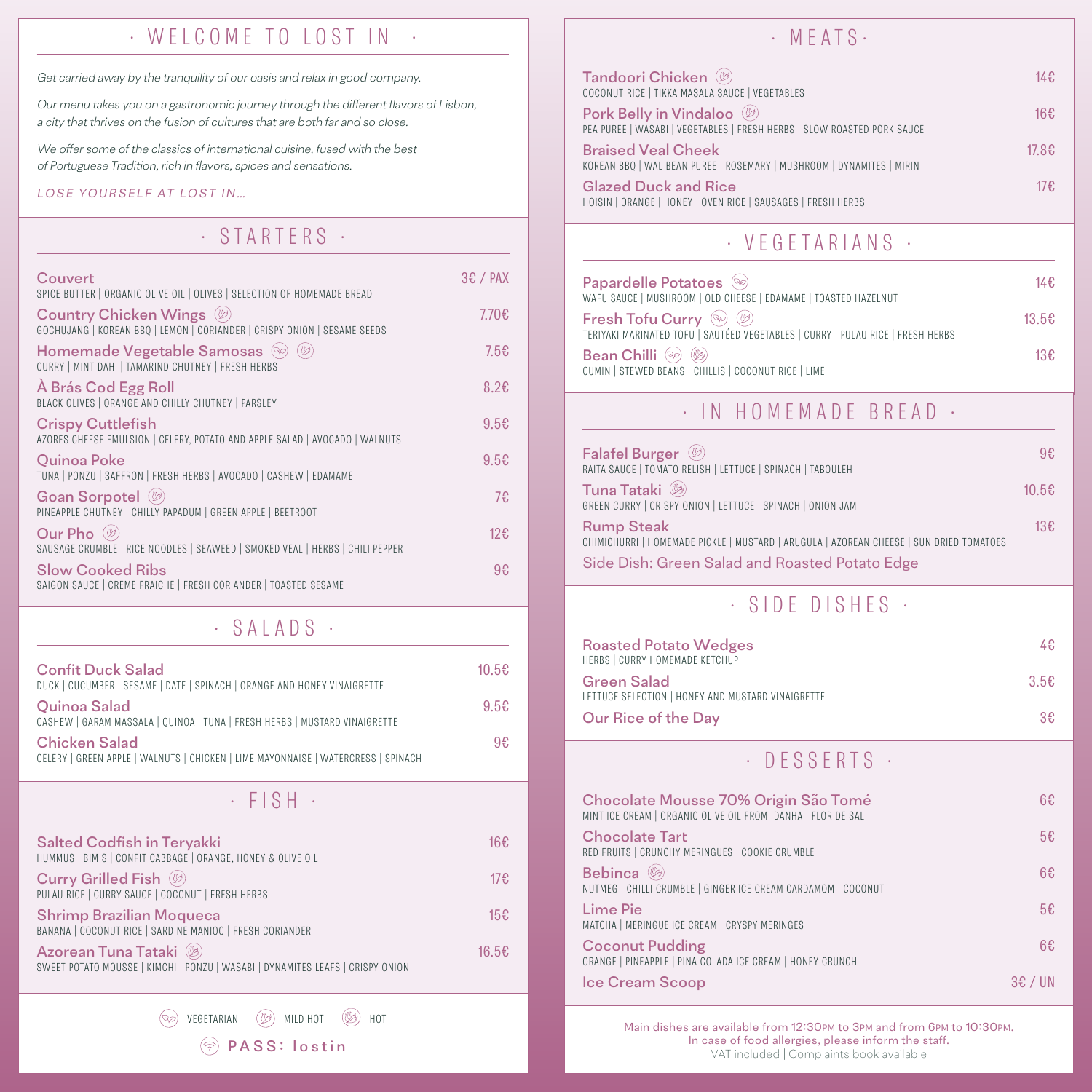#### · COCKTAILS ·

| <b>Aperol Spritz</b><br>APEROL   PROSECCO   SODA                     | 9€  |
|----------------------------------------------------------------------|-----|
| Caipis<br>CACHAÇA/VODKA   LIME JUICE   SUGAR                         | 9€  |
| Daikiri<br>RUM   LEMON   SUGAR   FRUIT                               | 10€ |
| Dark n'Storm<br>RUM   LIME   GINGER   GINGER BEER                    | 9€  |
| <b>Gin Fizz</b><br>GIN   LEMON JUICE   SUGAR SYRUP   FRUIT           | 10€ |
| Indian Garden<br>VODKA   GRANNY SMITH JUICE   CINNAMON   LEMON JUICE | 9€  |
| Lost 56<br>GIN   LEMON JUICE   SUGAR   SPARKLING WINE                | 10€ |
| Margarita<br>TEQUILA   COINTREAU   LIME JUICE   SALT   FRUIT         | 10€ |
| <b>Cuban Mojito</b><br>RUM   LIME   MINT   SODA   FRUIT              | 10€ |
| <b>Moscow Mule</b><br>VODKA   GINGER BEER   LIME JUICE   CUCUMBER    | 9€  |
| <b>Pisco Sour</b><br>PISCO   SWEET & SOUR   EGG WHITE                | 9€  |
| <b>Smoked Negroni</b><br>GIN   VERMUTE   CAMPARI   SMOKED CINNAMON   | 9€  |

## · MOCKTAILS ·

| Fresh Green Apple Juice   Ginger       | 4.5f |
|----------------------------------------|------|
| Fresh Orange Juice   Rosemary   Honey  | 4€   |
| Fresh Orange Juice   Carrot   Beetroot | 4€   |
| <b>Fresh Lime Juice   Fresh Mint</b>   | 4€   |
| <b>Fresh Daily Juice</b>               | 4€,  |

#### $\cdot$  GIN  $\cdot$

| Greenall's<br>GIN   LEMON   TONIC                  | 8E  |
|----------------------------------------------------|-----|
| <b>Bombay Sapphire</b><br>GIN   LEMON   TONIC      | 8E  |
| <b>Tangueray</b><br>GIN   LIME   TONIC             | 8€  |
| London Nº3<br>GIN   LEMON   ORANGE   TONIC         | 8€  |
| <b>Hendricks</b><br>GIN   CUCUMBER   TONIC         | 11€ |
| <b>Sharish</b><br>GIN   GRANNY SMITH APPLE   TONIC | 12€ |
| Martin Miller's<br>GIN   LIME   ORANGE   TONIC     | 13€ |

#### · VODKA ·

| 6€            |
|---------------|
| 7€.           |
| 10 $\epsilon$ |
|               |

#### · WHISKEY ·

| Pig's Nose                  | 5€  |
|-----------------------------|-----|
| Jameson                     | 6€  |
| <b>Black Label 12 Years</b> | 7€. |
| <b>Jack Daniels</b>         | 7€. |
| The Glendronach 12 Years    | 13E |

#### · BEER ·

| <b>Draft Beer 20cl</b>        | 2E   |
|-------------------------------|------|
| Pint 40cl                     | 4E   |
| Heineken 25cl                 | 2.6E |
| <b>Sagres Stout 33cl</b>      | 2.6E |
| Sagres Bohemia 33cl           | 2.6E |
| Sagres Zero 33cl   No Alcohol | 2.5E |
| Desperados 33cl               | 3E   |
| Bandida do Pomar 33cl   Cider | 4E   |
| KingFisher 33cl   Indian Beer | 4€   |
|                               |      |

#### · WINE GLASS ·

| Vinha do Monte Red   White | 4€. |
|----------------------------|-----|
| Azevedo   Verde            | 4€. |
| Mateus   Rosé              | 4€. |

#### · RED WINE ·

| Esteva   Douro                     | 14€   |
|------------------------------------|-------|
| Papa Figos   Douro                 | 18.5€ |
| Callabriga   Douro                 | 32E   |
| Duque de Viseu   Dão               | 15€   |
| Qta dos Carvalhais Colheita   Dão  | 21E   |
| Mélange à 3   Dão                  | 17E   |
| Vinha do Monte   Alentejo          | 14E   |
| Trinca Bolotas   Alentejo          | 17E   |
| Herdade do Peso Reserva   Alentejo | 29€   |
| Misterio Malbec   Argentina        | 19€   |